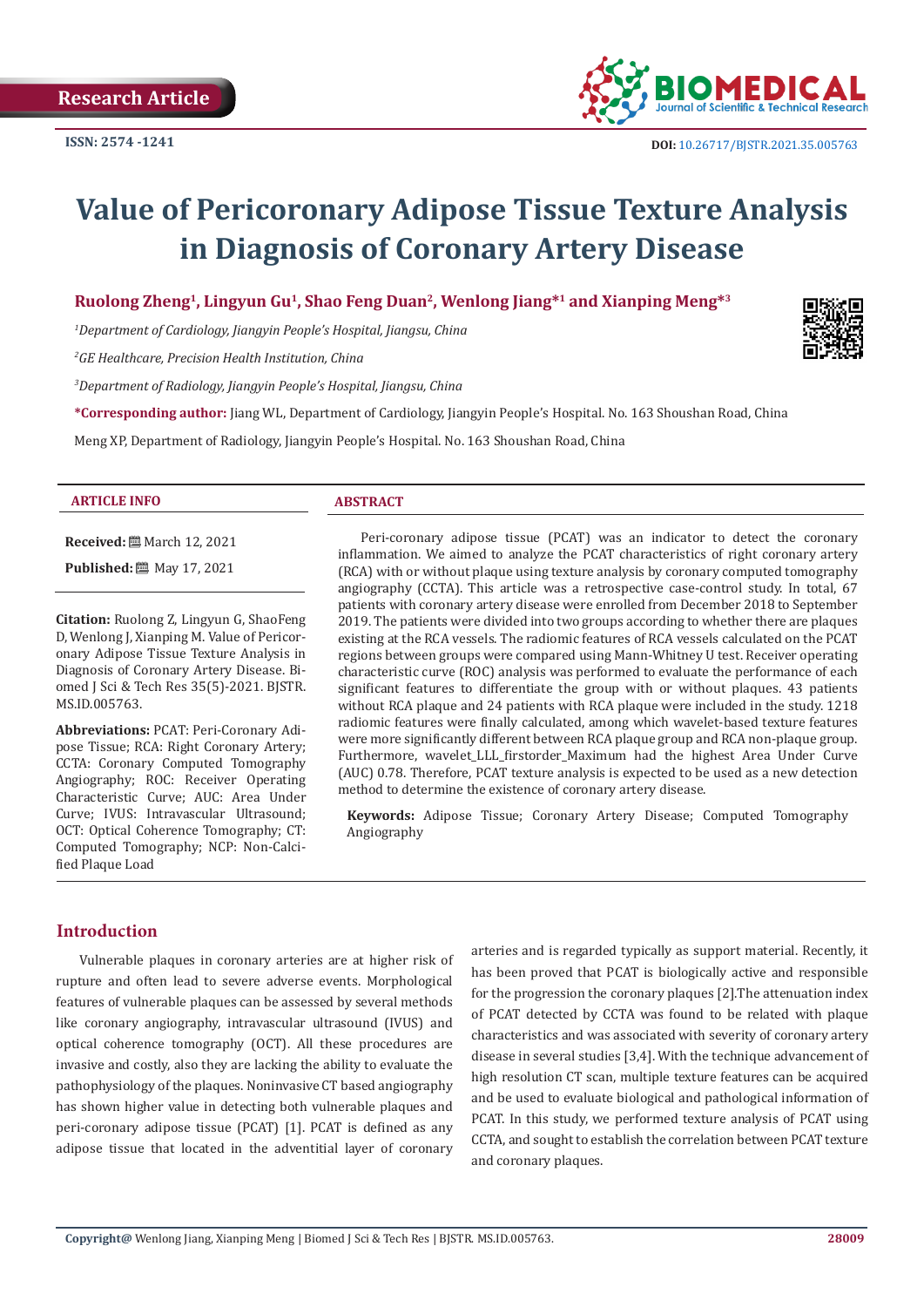# **Methods and Materials**

#### **Patients**

This study was approved by the Ethics Committee of the Southeast University Affiliated Jiangyin Hospital and conducted under Helsinki declaration. 67 CAD patients who underwent CCTA in Jiangyin people's hospital from December 2018 to September 2019 were enrolled in our research. Written informed consents were obtained from all participants. Patients with previous history of coronary stent implantation and/or bypass surgery were exclude.

#### **Coronary CTA Acquirement**

Coronary CTA was performed by using Philips Brilliance iCT 256-slice (tube collimation =2×128×0.625mm, pitch=0.18,

# **PCAT Analysis and Feature Extraction**

current=400 mAseff, voltage=120kV, tube-rotation-time=270ms), 25-50mg metoprolol tartrate tablets were administered to acquire a target heart rate of <70 beats/min. 50-60 ml commercial contrast media with 320 mg/ml iodine concentration (VISIPAQUE 320 GE HEALTHCARE, USA) was given by intravenously at a speed of 4.5- 5ml/s via median cubital vein. Retrospective ECG gating techniques was used for plane acquisition and aortic root was used as land marker with the trigger threshold of 110 Hounsfield units.

#### **Plaque Analysis**

Coronary plaques were diagnosed by two independent experienced coronary radiologists visually. Whether there were calcium, non-calcium or mixed plaques all need to be identified by radiologists.



**Figure 1:** Flowchart of PCAT feature extraction.

A. 3D representation of Coronary artery segmentation.

B. RCA expanded using the size of the maximum diameter of the vessel (figure above, original RCA; figure below, expanded RCA).

- C. The peri-coronary area obtained.
- D. PCAT obtained after -190 ~ -30HU filtration;
- E. Surface reconstruction of artery;
- F. Adipose tissue extracted around RCA. RCA: right coronary artery. PCAT: peri-coronary adipose tissue.

A CQK software (Coronary Artery Quantitative Analysis Kit, GE Healthcare, China) dedicated to coronary analysis was used to extract the PCAT region (Figure1). Firstly, the coronary CTA DICOM images were imported into CQK software, then, the RCA was segmented using a pretrained V-NET model, the RCA was expanded using the size same to the vessel diameters. The expanded

vessels extracted the initial vessels to obtain the pericoronary regions. Finally, -190 HU to -30HU were adopted as adipose CT decaying range to filter the non-adipose voxels to get the ROI of PVAT. Pyradiomics software (version 3.0.1, [https://pyradiomics.](https://pyradiomics.readthedocs.io/en/latest/) [readthedocs.io/en/latest/](https://pyradiomics.readthedocs.io/en/latest/)) was used to extract the radiomic features of PCAT using example CT.yaml setting files. Pyradiomics is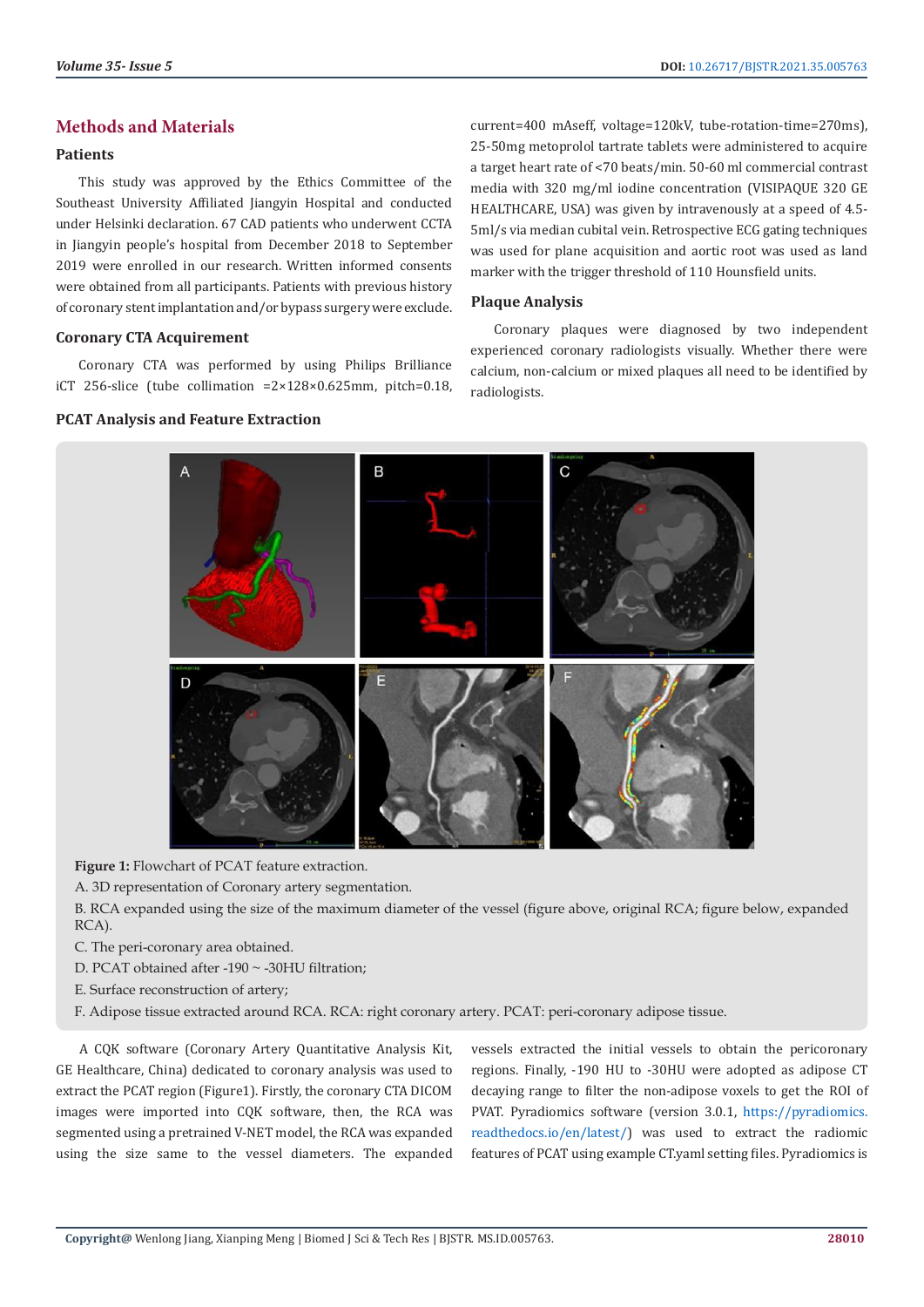a widely accepted feature extraction tools complied to the ISBI. 1218 features including shape features, first-order features and texture features were extracted. Shape features describe the geometry of the ROI, first-order represent the gray value distribution within the ROI. Texture features reflect the gray value distribution in space.

#### **Statistical Analysis**

R software (version 4.0.1, [www.r-progject.org\)](http://www.r-progject.org) was used to conduct the statistical analysis. Mann-Whitney U test was performed to compare the radiometric features between nonplaque and plaque groups. Univariate logistic regression analysis was performed to find whether the feature was a significant factor. The performance of the significant feature to differentiate the non-plaque and plaque RCA were evaluated using ROC analysis. We also aimed to build a RF model for discriminating the plaque RCA and non-plaque RCA. mRMR was firstly used to filter the maximum relevant features and minimum redundancy features, and 10 features were finally enrolled into our small sample. Then, a multivariate logistic regression model was built using remaining

**Table 1:** Patient characteristics comparison.

features. The performance of the model was evaluated using ROC analysis, meanwhile, the cross-validation was used to verifying the robust of the model. We also compared 10 selected features among the patients with different types of RCA plaques. A two-tailed P of < 0.05 was regarded as significant.

# **Results**

# **Patient Characteristics**

Patients were divided into two groups according to whether there was significant lesion in right coronary artery. The demographic and risk factors of all the subjects were presented in (Table1). Finally, we have 24 CAD patients have plaques at RCA (positive group) and 43 patients without RCA plaques (negative group).There was no significant difference between the patients with RCA lesions and patients without RCA lesions regarding age and sex. There was no significant difference in frequency of hypertension, diabetes mellitus, hyperlipidemia, smoking between two groups.

| <b>Characteristics</b>                            | Positive Group (n=24) | Negative Group $(n=43)$ | P-Value |
|---------------------------------------------------|-----------------------|-------------------------|---------|
| Age, y (mean SD)                                  | $66.96 \pm 2.33$      | $67.44 \pm 3.24$        | 0.53    |
| Male sex, $n$ $(\%)$                              | 16 (66.67)            | 22(51.16)               | 0.33    |
| Smoking, $n$ $(\%)$                               | 4(16.67)              | 3(6.98)                 | 0.41    |
| Diabetes mellitus, $n$ (%)                        | 5(20.83)              | 5(11.6)                 | 0.51    |
| Diabetes mellitus, $n$ $\left(\frac{9}{0}\right)$ | 10 (41.67)            | 20(46.5)                | 0.90    |
| Hyperlipidemia, n (%)                             | 16 (66.67)            | 32 (74.4)               | 0.69    |

Note: Values are presented as number (%) or mean ± SD. P-value<0.05 was considered to be statistically significant.

#### **Correlation Between Radiomic Features and Clinical Data**



**Figure 2:** The Manhattan figure of radiomics features -log10(p) values. The p values were calculated using Mann-Whitney U test. The blue line represented as  $p = 0.05$ .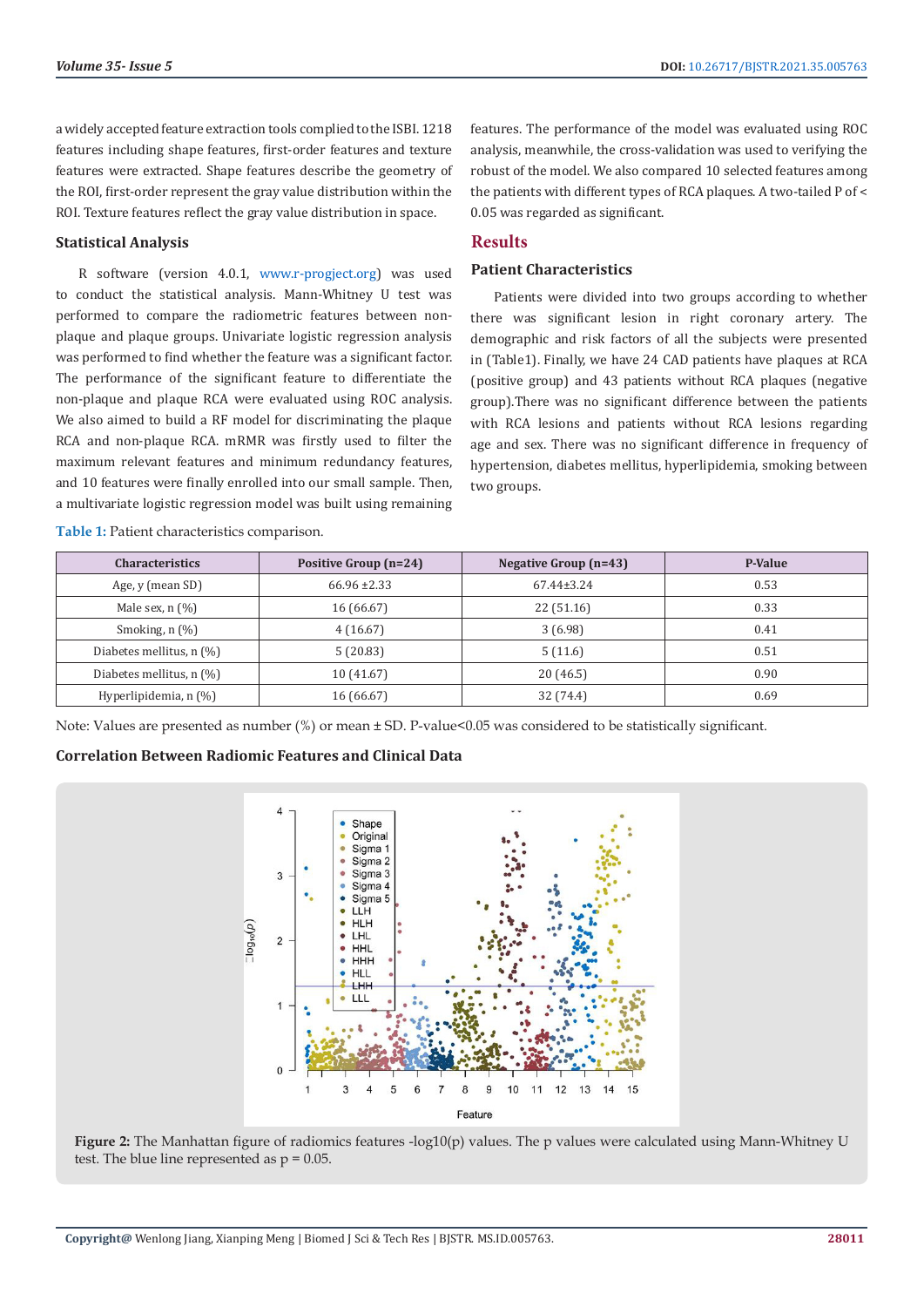As shown in (Figure 2), most of significant features were wavelet-based, especially, LHL, LHH and LLL-filtered wavelet features. After mRMR feature selection, 10 features were kept and analyzed using ROC analysis, as shown in (Figure 3), the AUC values of them were all larger than 0.67, and wavelet\_LLL\_first order\_ Maximum had highest AUC 0.78. The ROC of the differentiation model was shown in (Figure 4), the AUC was 1(95%CI: 0.99-1.00). The accuracy, specificity and sensitivity were 0.98, 0.99, 0.97, respectively. The most important feature in the model is original\_ shape\_Flatness. The cross-validation also showed the model had

accuracy. The accuracy, specificity and sensitivity were 0.84, 0.82, 0.86, respectively. The cross validation AUC curve was shown in (Figure 4b), and mean AUC was 0.89. As shown in (Figure 5), the barplot of feature importance in RF model. The longer the blue bar is, the more important the corresponding feature is. We also compared 10 selected features among the patients with different type of plaque, and found wavelet\_HHH\_glrlm\_RunEntropy was significantly different between calcified plaque and soft plaque (p  $= 0.016$ ), and original shape Flateness and wavelet LHH glcm Cluster Prominence had the trend to be different. See (Figure 6).



**Figure 3:** The AUC barplot of 10 radiomic features. The value in the box is AUC value.



#### **Figure 4:**

a) The ROC curve and

b) Mean ROC curve of RF model in discriminating the non-plaque and plaque RCA vessels. The AUC of RF model is 1(95%CI: 1.00-1.00).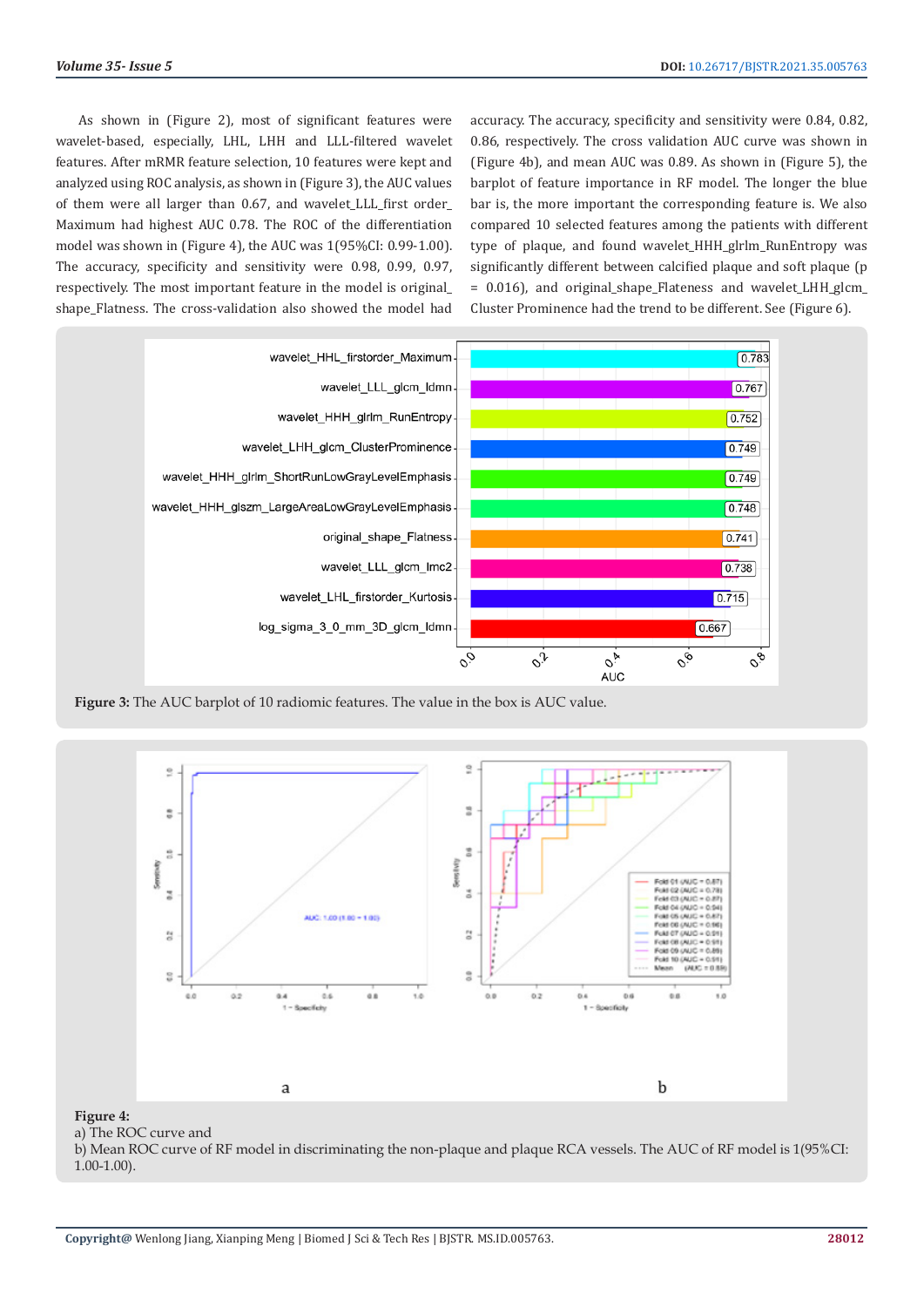

**Figure 5:** The barplot of feature importance in RF model. The longer the blue bar is, the more important the corresponding feature is.



**Figure 6:** 10 radiomics features comparison among 3 classes plaque. C: calcified plaque, M: mixed plaque, S: soft plaque.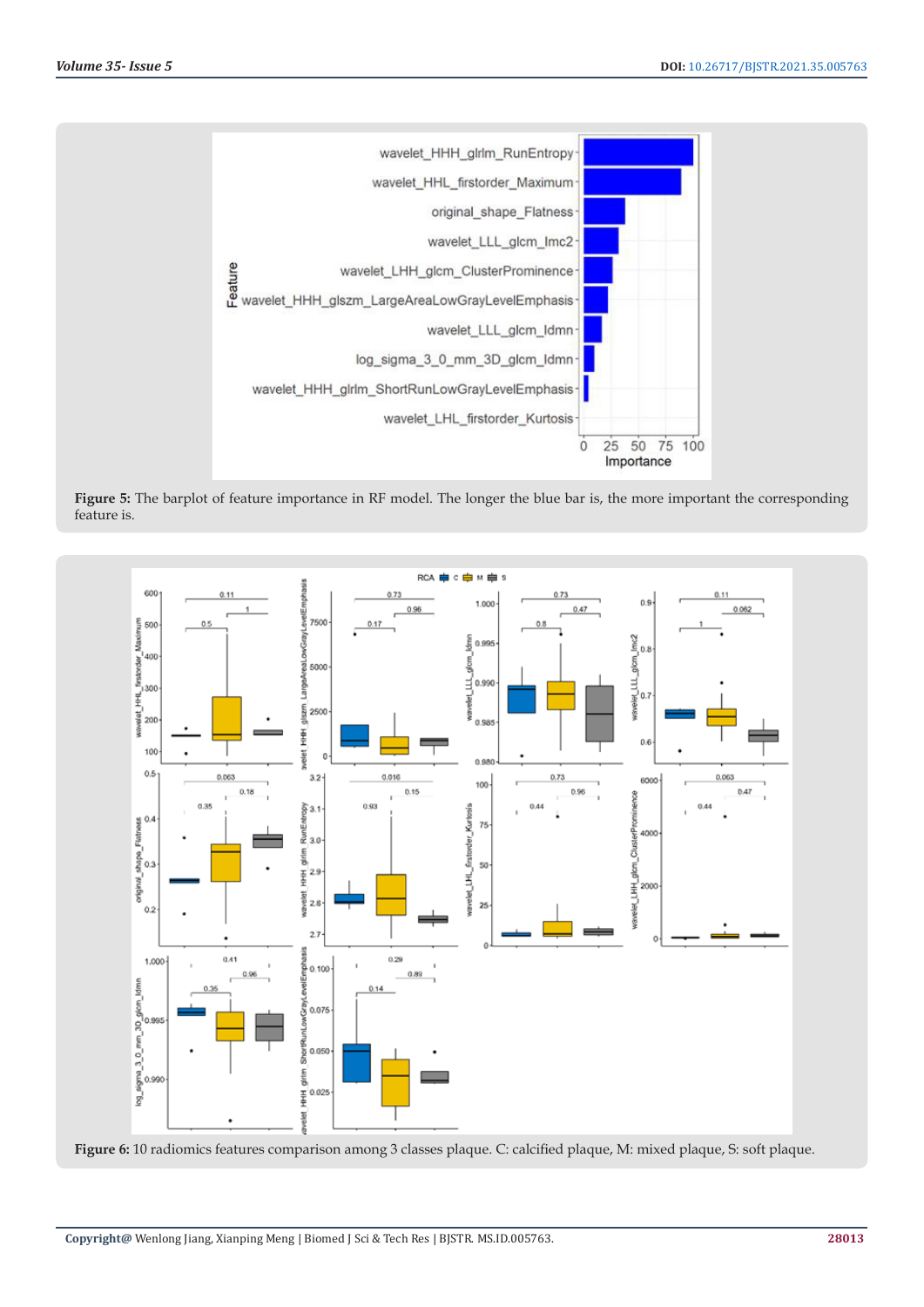#### **Discussion**

This article mainly discussed the difference of texture features of peri-coronary adipose tissue (PCAT) with and without coronary artery lesions by coronary CTA imaging, and found that texture features of PVAT is helpful to predict the existence of plaques in coronary arteries. Among these features, waveket\_LLL\_firstorder\_ Maximum and wavelet LLL glcm ldmn were both good predictors. Marton Kolossvary et al., found that coronary CTA radiomics can identify plaque vulnerability by relevant radionuclide imaging markers, which had high diagnostic accuracy and was significantly better than the conventional CT in the quantitative and qualitative analysis of high-risk plaque features. For radiomics, Intravascular ultrasound (IVUS) was more accurate in judging delayed plaque progression, while optical coherence tomography (OCT) was more suitable for identifying thin-cap fibroatheroma (TCFA), and NaF18- PET was more suitable for identifying invasive and radionuclide imaging markers, the performance of which were all better than the traditional CT index (P<0.001) [5]. Coronary 18F-NaF uptake reflected the rate of calcification of coronary atherosclerotic plaques, and the increase of (PCAT) concentration was related to vascular inflammation. Jacek Kwiecinski et al., found that PCAT density in patients with stable high-risk plaques was associated with coronary artery uptake of CTA [6].

The heart and coronary arteries are surrounded by a layer of adipose tissue, which is a complex organ composed of osteoblasts, stromal cells, macrophages and neuronal networks, nourished by rich coronary microcirculation. PCAT is a kind of visceral adipose tissue originating from mesothelium, which is usually wrapped around the main coronary artery on the surface of the heart and functionally different from the epicardial adipose tissue on the surface of myocardium [7,8]. PVAT is composed of small adipocytes with irregular shape, small accumulation of lipid droplets and low degree of differentiation. Mouse PVAT is composed of white and brown adipocytes. The expression of adipocyte-related genes in PVAT, such as PPAR γ,  $C/EBP$  α, Perilipin, ATLG, Leptin and adiponectin, are lower than that in subcutaneous and peri-renal adipose tissue [9]. PVAT can secrete factors locally, increase coronary artery tension and promote inflammation [10]. The pathological processes involved in PVAT include increase or decrease of insulin resistance, vasomotor, vascular smooth muscle cell proliferation, arterial stiffness, anti-atherosclerotic and atherogenic effects (by enhancing ROS production, stimulating angiogenesis, endothelial dysfunction and release of TNF-α, MCP-1, TGF-β, IL-1, angiotensin Ⅱ, etc.) [9]. Based on the biological and anatomical relationships between perivascular AT (PVAT) and coronary arteries, PVAT imaging may provide useful information for cardiovascular risk stratification. However, due to the lack of special algorithms, PVAT imaging in most studies was limited to rough analysis of epicardial adipose tissue. Coronary artery CT angiography provides the best features of PCAT [2].

In our study, we analyzed the texture of adipose tissue around RCA and found that wavelet\_LLL\_firstorder\_Maximum, wavelet\_ LLL\_glcm\_Idmn, original\_shape\_Flatness, wavelet\_HHH\_gldm\_ Large Dependence Low Gray Level Emphasis and wavelet\_LHL\_ firstorder\_Kurtosis were the most important five features in discriminating RCA with or without plaques. Some studies have shown that in the presence of exogenous inflammatory stimulation, PCAT showed the smaller size of adipocytes, lipid accumulation and poor differentiation, which was related to the transformation of lipophilic components to hydrophilic components in adipose tissue, as well as the decaying gradient of adipose tissue on computed tomography (CT). In conventional coronary CTA, we can track the three-dimensional changes of PVAT phenotype and use it as a dynamic marker of inflammatory state of adjacent vessels [2]. PCAT decaying and non-calcified plaque load (NCP) measured by coronary CTA were associated with the occurrence of cardiac events and contributed to the quantitative assessment of cardiovascular risk [11]. There are still limitations in this study. The laboratory data of patients were not obtained and the relationship between biochemical indicators and coronary plaque characteristics cannot be analyzed. The relationship between vulnerable plaque characteristics and PCAT was also not further studied. In conclusion, we found that PCAT texture analysis is expected to be used as a new detection method to determine the existence of coronary artery disease.

# **Acknowledgment**

This paper and the research behind it would not have been possible without the exceptional support of my friend, Dr. Dong Wang. He is an excellent radiologist. During the whole study, he kept giving inspiration and technique support.

# **Conflict of Interest**

The authors have declared that no conflict of interest exists.

#### **References**

- 1. [Schlett CL, Ferencik M, Kriegel MF, Fabian Bamberg, Brian B Ghoshhajra,](https://pubmed.ncbi.nlm.nih.gov/22417843/) [et al. \(2012\) Association of pericardial fat and coronary high-risk lesions](https://pubmed.ncbi.nlm.nih.gov/22417843/) [as determined by cardiac CT. Atherosclerosis 222\(1\): 129-134.](https://pubmed.ncbi.nlm.nih.gov/22417843/)
- 2. [Mancio J, Oikonomou EK, Antoniades C \(2018\) Perivascular adipose](https://pubmed.ncbi.nlm.nih.gov/29853488/) [tissue and coronary atherosclerosis. Heart 104\(20\): 1654-1662.](https://pubmed.ncbi.nlm.nih.gov/29853488/)
- 3. [Pandey NN, Sharma S, Jagia P, Sanjeev Kumar \(2020\) Epicardial fat](https://pubmed.ncbi.nlm.nih.gov/32706985/) [attenuation, not volume, predicts obstructive coronary artery disease](https://pubmed.ncbi.nlm.nih.gov/32706985/) [and high risk plaque features in patients with atypical chest pain. Br J](https://pubmed.ncbi.nlm.nih.gov/32706985/) [Radiol 93\(1114\): 20200540.](https://pubmed.ncbi.nlm.nih.gov/32706985/)
- 4. [Antoniades C, Shirodaria C \(2019\) Detecting Coronary Inflammation](https://pubmed.ncbi.nlm.nih.gov/30772228/) [with Perivascular Fat Attenuation Imaging: Making Sense from](https://pubmed.ncbi.nlm.nih.gov/30772228/) [Perivascular Attenuation Maps. JACC Cardiovasc Imaging 12\(10\): 2011-](https://pubmed.ncbi.nlm.nih.gov/30772228/) [2014.](https://pubmed.ncbi.nlm.nih.gov/30772228/)
- 5. [Kolossvary M, Park J, Bang JI, Jinlong Zhang, Joo Myung Lee, et al. \(2019\)](https://pubmed.ncbi.nlm.nih.gov/30838375/) [Identification of invasive and radionuclide imaging markers of coronary](https://pubmed.ncbi.nlm.nih.gov/30838375/) [plaque vulnerability using radiomic analysis of coronary computed](https://pubmed.ncbi.nlm.nih.gov/30838375/) [tomography angiography. Eur Heart J Cardiovasc Imaging 20\(11\): 1250-](https://pubmed.ncbi.nlm.nih.gov/30838375/) [1258.](https://pubmed.ncbi.nlm.nih.gov/30838375/)